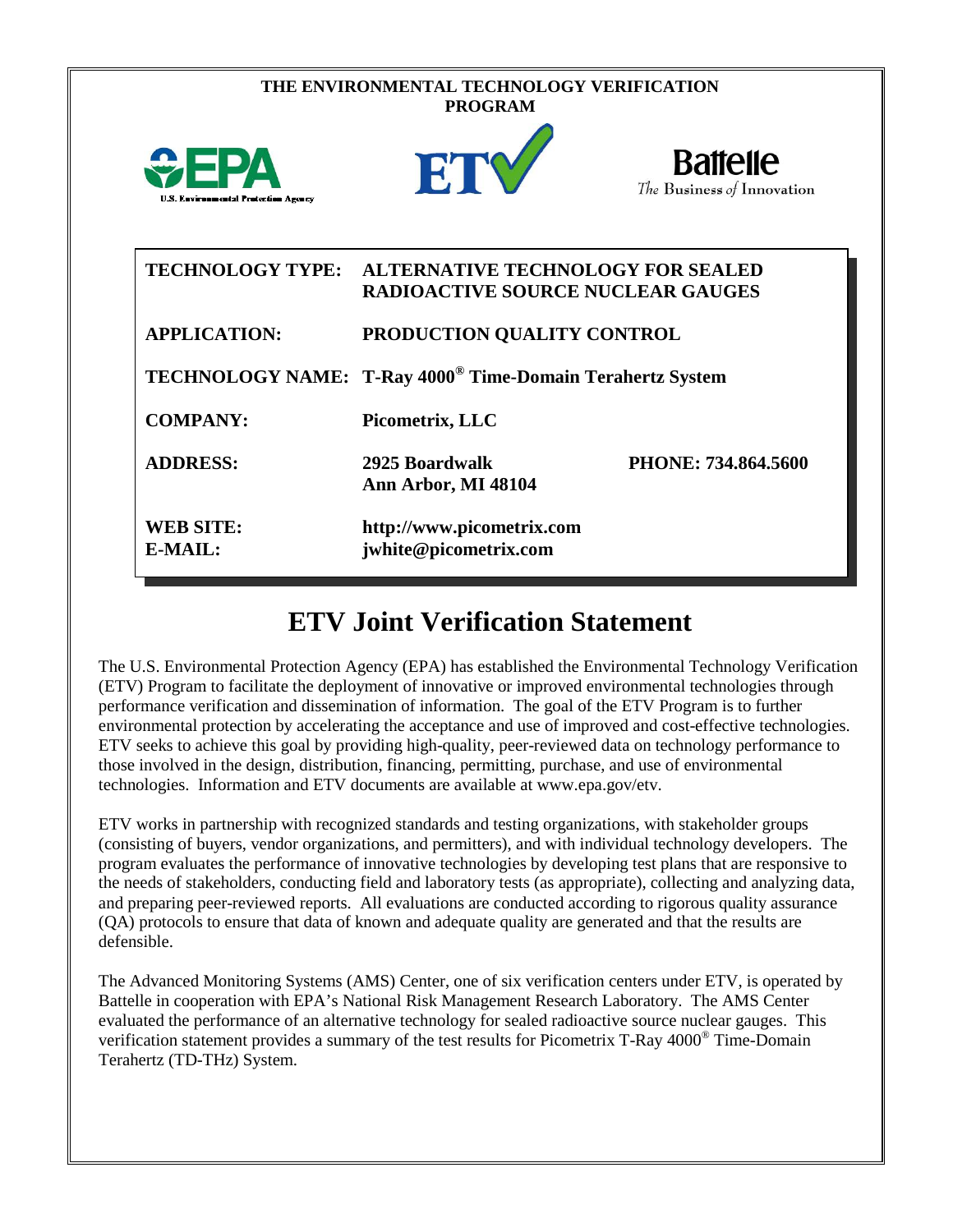## **VERIFICATION TEST DESCRIPTION**

This verification test evaluated the ability of a technology with a non-radioactive source, the Picometrix T-Ray 4000® Time-Domain Terahertz (TD-THz) System, to provide production-line quality control measurements. Testing was designed to monitor basis weight measurements at a paper production facility. Test results were compared to results from a reference technology, the commonly used Measurex MXOpen system nuclear gauge. The test design consisted of a production process phase and a laboratory phase. Testing was conducted on February 16, 17, and 23, 2011 at a commercial paper company in Appleton, WI.

The performance of the technology was tested using two different thicknesses of paper –mid- and heavy weight. For each paper type, five separate rolls (treated as lots at the site) were tested, resulting in ten sets of synchronized nuclear gauge and THz sensor data collected during the actual production process. Data collected within a single lot run were generated within a single roll of product. The emitter for the nuclear gauge system was "parked" at the edge of the paper and the THz sensor aligned with the nuclear gauge emitter. Both the THz sensor and nuclear gauge remained stationary during testing. The data collected throughout each run was time stamped by each technology: the nuclear gauge to 5 second increments and THz results to 0.01 second increments. The nuclear gauge technology was a Measurex MXOpen system that existed at the facility, and was operated by qualified facility staff according to standard operating procedures for that facility. The Picometrix THz technology was operated by the vendor.

A paper sample was collected from the end of each roll used in the production line testing phase. The 10 samples collected from these runs were used for testing during the laboratory phase. Laboratory testing was performed in a Technical Association of the Pulp and Paper Industry (TAPPI) room with tightly controlled temperature and humidity. The paper sample basis weight from each lot was measured using standard TAPPI gravimetric protocols, cut into small squares, stacked, and the time of flight (ToF) measured for each stack using the THz technology. A qualified technician conducted all reference measurements for this verification test according to procedures described in the facility's Standard Test Method 10001.00 *Basis Weight – Laboratory Determination of Coated and Uncoated Paper* as modified in the quality assurance project plan (QAPP) for this test.

The Picometrix TD-THz System was verified by evaluating the following parameters:

- *Accuracy* Accuracy was assessed by evaluating the offline basis weight determined by the Picometrix THz sensor on cut, stacked, tear-off paper samples against basis weight measured using the standard laboratory method. The accuracy of the results was assessed by calculating the percent error.
- *Precision* Precision was assessed by triplicate THz sensor measurements of one stack of the heavy paper used for laboratory basis weight determination. Precision was calculated as the standard deviation of repeated measurements.
- *Comparability* Comparability was assessed by evaluating the online results from the nuclear gauge and THz sensor directly against each other on a roll by roll basis. Comparability between the technologies was assessed by calculating the percent difference. A paired t-test was used to determine if the percent difference between technology readings for a given roll of paper was significantly different from zero.
- *Operational Factors* Operational factors such as maintenance needs, power needs, calibration frequency, data output, consumables used, ease of use, repair requirements, training and certification requirements, safety requirements and image throughput were also evaluated.

QA oversight of verification testing was provided by Battelle and EPA. Battelle QA staff conducted technical systems audits of the testing, and Battelle QA staff conducted a data quality audit of at least 25% of the test data. This verification statement, the fullreport on which it is based, and the QAPP for this verification test are available at [www.epa.gov/etv/centers/center1.html.](http://www.epa.gov/etv/centers/center1.html)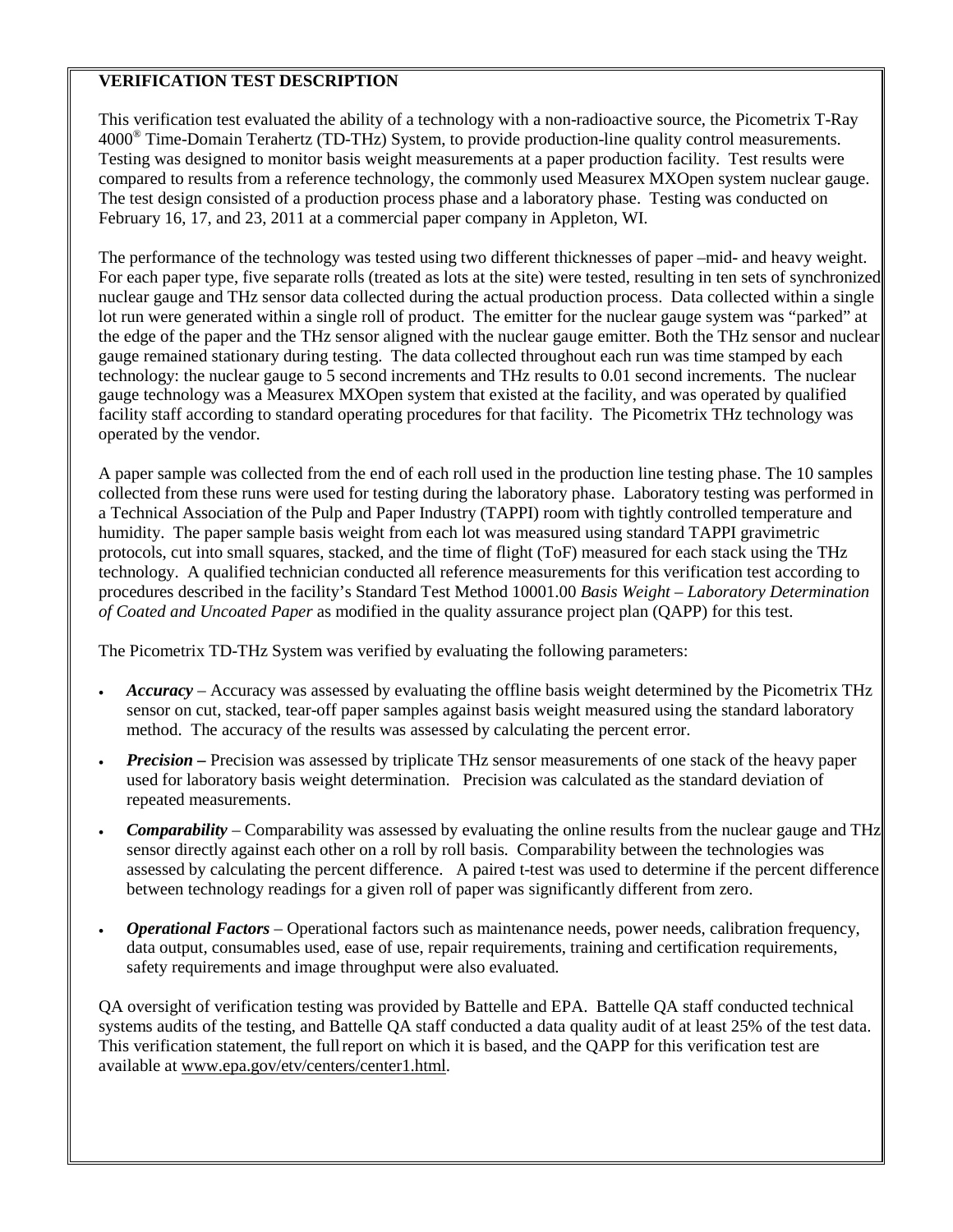## **TECHNOLOGY DESCRIPTION**

The following is a description of the Picometrix TD-THz System, based on information provided by the vendor. The information provided was not verified in this test.

The TD-THz system emits and detects a narrow (<1 picosecond [ps]) electromagnetic (EM) pulse that forms photons in the THz frequency range. The THz pulse is low energy and can be focused and reflected. After this pulse has interacted with matter (transmission, reflection, scatter), the changes in the pulse can be analyzed by measuring changes in the Time-of-Flight (ToF). Alteration of the ToF (readings will be less than the speed of light) is a result of the index of refraction for the material of interest. This ToF value is calibrated against accepted values of the material's basis weight. Analysis of the ToF for THz pulses can be used to determine the basis weight (mass per unit area) of manufactured products. The THz method is a time-based measurement, as compared to the amplitude attenuation-based measurement method implemented by nuclear gauges. The amplitude of the transmitted THz pulse may be configured to provide simultaneous complementary information related to the chemical and physical properties of the sample, including moisture content.

## **VERIFICATION RESULTS**

*Accuracy.* The percent error for the THz sensor basis weight, as compared to the laboratory gravimetric reference method values, ranged from 0.1-2.8% for the mid-weight rolls and 0.3-2.9% for the heavy weight rolls. The percent error for the offline THz sensor readings, based on the averages across all five rolls for a particular weight paper, was 0.02%.

*Precision.* The standard deviation for triplicate THz sensor measurements was 0.0115 ps with a coefficient of variation of <0.005%.

*Comparability.* Plots of the online results for the THz sensor and the nuclear gauge showed that the THz sensor data tracked the nuclear gauge basis weight trends for most rolls across both paper weights. In four instances, the THz sensor basis weight results diverged at some point within the production of a roll of paper. The offset in the two data sets at these points was 0.2 lbs/ream for most rolls and 1-2 lbs/ream for one roll where there was a consistent offset between the THz sensor and nuclear gauge data. In the other three instances, the data divergence was only over the course of seconds at certain points in the production of a particular roll.

The average percent difference between the mean basis weight values for the THz sensor and nuclear gauge results ranged from -0.65% to 0.14%. All but one of the mean basis weight measurements of the THz sensor and nuclear gauge technologies was within  $\pm 0.20$ %. To evaluate whether the mean percent difference was significantly different from zero, a paired t-test was used. For the mid-weight samples, three of five production runs had p-values >0.05, indicating no statistically significant difference between the means of the two samples. Similar statistical testing for two of five production runs for the heavy-weight samples indicated that there was no statistically significant difference between sample means.

The nuclear gauge data were processed to provide a piece-wise linear fit response that is useful for production control. The THz sensor data were lightly smoothed using an 11-point adjacent average filter to mimic this fit to some degree, but the THz data were still more variable.